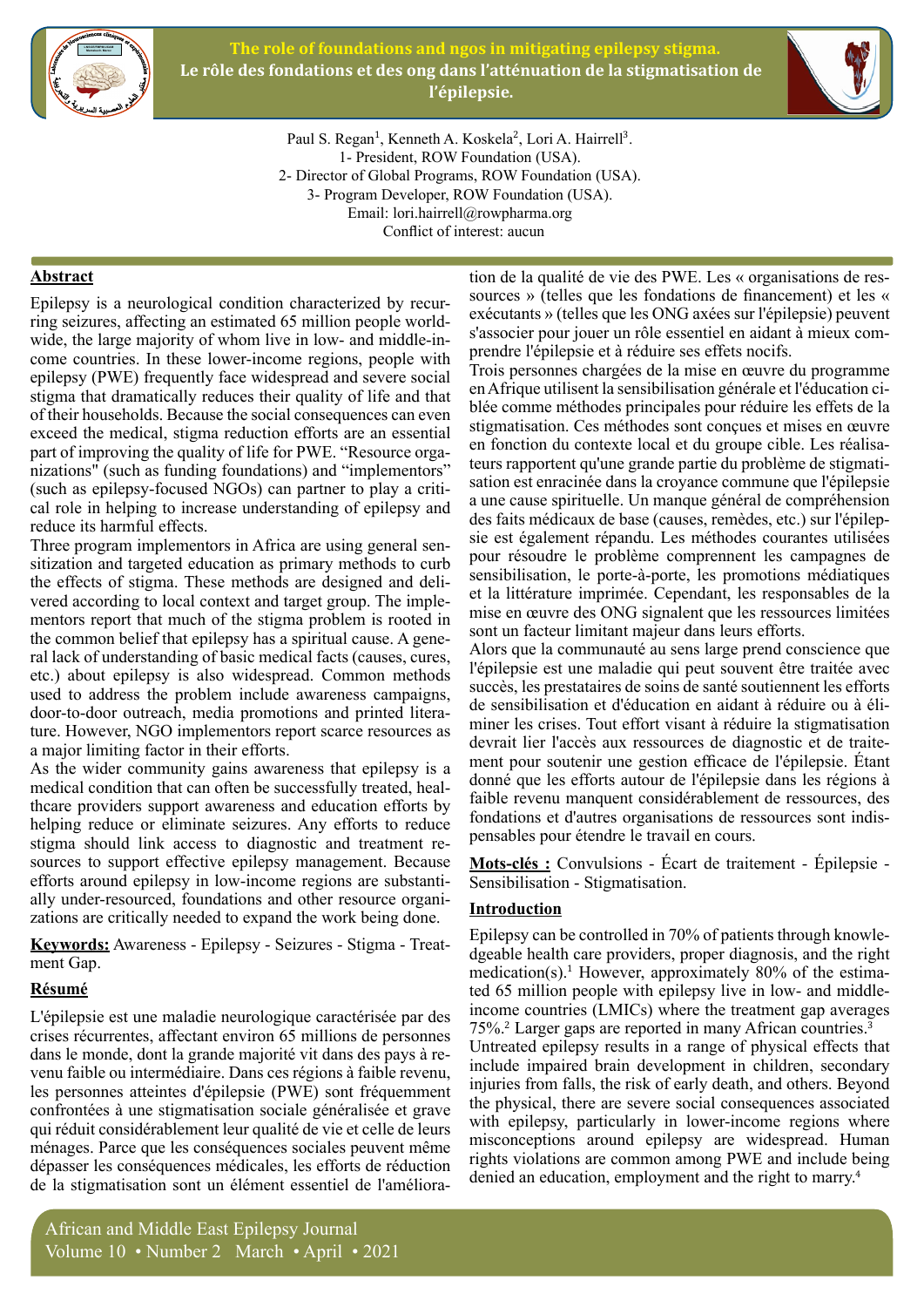session leading to PWE being shunned or even killed by their Seizures are often understood to be the result of demon poscommunities.<sup>5</sup> Risks of physical and sexual abuse are higher among PWE (particularly women) compared to other conditions,<sup>6</sup> and abuse may come from family members as well as tions, $6$  and abuse may come from family members as well as the community. PWE are vulnerable to crimes such as theft, during or after a seizure.

As noted by the World Health Organization (WHO), epilepsy stigma and discrimination are often more difficult to overcome than the seizures themselves.<sup>7</sup> In a vicious cycle, an individual who experiences social stigma because of seizures often avoids seeking the treatment that can reduce or eliminate the son, epilepsy is often called an "invisible" disease. Further seizures to avoid being associated with epilepsy. For this reacompounding the problem, those who pursue treatment may even experience prejudice in a medical setting, an environ-<br>ment where the patient should feel secure.<sup>8</sup>

### **Stigma Epilepsy**

Social stigma can be viewed as an outcome of ignorance psy stigma seen globally — in education, employment, relationships, etc. — some types of social stigma appear specific mixed with fear and/or prejudice. In addition to the epile-<br>psy-stigma seen globally — in education, employment, relato characteristics of traditional cultures in many lower-income countries. For example, the common misbelief that epilepsy is a spiritual condition leads to PWE being perceived as sinful. possessed, cursed or bewitched. Consequently, the person may be ignored, shamed, mistreated, or even killed.

This category of stigma places a heavier burden on the PWE conception of spiritual origins also leads individuals to seek than on the social group which lacks understanding. The miscures from traditional and faith healers rather than medical providers. Pursuit of alternative healing significantly delays medical treatment. Findings of the Guinea Epilepsy Project indicate that a majority of PWE in Guinea sought care from traditional healers for more than three years on average be-<br>fore seeking medical care.<sup>9</sup> Traditional healers are unable to traditional healers for more than three years on average beresolve symptoms, yet they often involve a higher financial cost than medical treatment and deplete the financial resources of poor families. $10$ 

Another common misconception within many cultures is that epilepsy is contagious.<sup>11</sup> This leads to PWE experiencing so-<br>cial isolation within the community and/or family. This public fear of "catching epilepsy" leads to people with epilepsy not receiving first aid during a seizure in a public place.

# **Stigma Mitigation:**

ceptions and improving knowledge of and access to effective treatment. Because stigma is complex, multiple methods Counteracting epilepsy stigma involves addressing misper-<br>ceptions and improving knowledge of and access to effecare needed. Sensitization, or awareness raising, focuses on addressing community ignorance about epilepsy. A study in ker; instead, neighbors and traditional healers were common lepsy obtained knowledge of epilepsy from a healthcare wor-Mali noted that fewer than 24% of parents of a child with episources.<sup>12</sup> Community campaigns, school-based programs and media campaigns or interviews are common approaches to introduce the public to basic facts. Key messaging includes gious". Some program formats allow participants to have their "Epilepsy is a medical condition" and "Epilepsy is not contaquestions about the condition answered.

Epilepsy education is more targeted and frequently aimed at key groups who encounter PWE in daily activities such as

teachers, health workers or PWE and their households. These cate. Peer groups of PWE can also help reduce the impact of nity leaders and/or help PWE and their families to self-advotrainings seek consistent knowledge application by commustigma.<sup>13</sup> Group meetings empower PWE through access to epilepsy information, decreased social isolation, problem sol-<br>ving with peers and improved self-image.

lers, a system that perpetuates myths about epilepsy's mystical ma reduction. When PWE know that treatment options are accessible, they are less likely to seek help from traditional hea-Wider access to medical treatment for epilepsy also aids stig-<br>ma reduction. When PWE know that treatment options are acorigins. In contrast, successful medical treatment provides a community with "living examples" that epilepsy is a medical condition that can be treated.

# **The role of foundations and NGOs:**

Foundations and NGOs can work together to help mitigate the harmful stigma around epilepsy. While there are a variety of city this article focuses on two classifications of organizations, stakeholders engaged in epilepsy stigma and care, for simplibroadly categorized as:

1) Resource organizations, such as foundations that provide funding to epilepsy programs and initiatives Examples of nal Bureau for Epilepsy (IBE), Epilepsy Alliance of Africa resource organizations at the global level include Internatioport to organizations directly involved in implementing activities to improve epilepsy care, expand advocacy and/or reduce feating Epilepsy Foundation. Each may provide financial support to organizations directly involved in implementing activi-(EAA), ROW Foundation, BAND Foundation, and The De-<br>feating Epilepsy Foundation. Each may provide financial sup-(EAA), ROW Foundation, BAND Foundation, and The Destigma.

2) Program implementors, such as NGOs focused in whole ty-based organizations (CBOs) that have built knowledge of focused non-government organizations (NGOs) or communior in part on epilepsy These organizations are often patientand relationships in the communities in which they operate. These implementors have first-hand knowledge of community culture and prominent barriers to PWE and are well-positioned to identify effective methods to reach specific audiences, such as school-age children, community leaders, parent groups, medical providers and others. Examples of implementors in Africa include IBE and EAA chapters, as well as numerous independent organizations across the continent.

The role of resource organizations is to identify the implementors that offer the best outcomes using the available resources. The role of the implementors is to design and implement stra-<br>tegies that offer the best outcomes using available resources. Below are three examples of implementors employing a range of methods to reduce epilepsy stigma.

# **Epilepsy stigma mitigation methodologies:**

tance Sierra Leone are examples of program implementors NERI Clinics, Purple Bench Initiative, and Medical Assisthat employ various stigma mitigation methodologies in their local communities.

# **NERI CLINICS**

Neri Clinics provides accessible health services in Linda nary study of knowledge, attitudes and perceptions of epilepsy township, a peri-urban area near Lusaka, Zambia. A prelimiconducted at the clinic provides insight into epilepsy stigma in this community by examining the responses of two key groups: community members and epilepsy caregivers through focus group discussions and a questionnaire. The study is part of an epilepsy community health worker (CHW) program de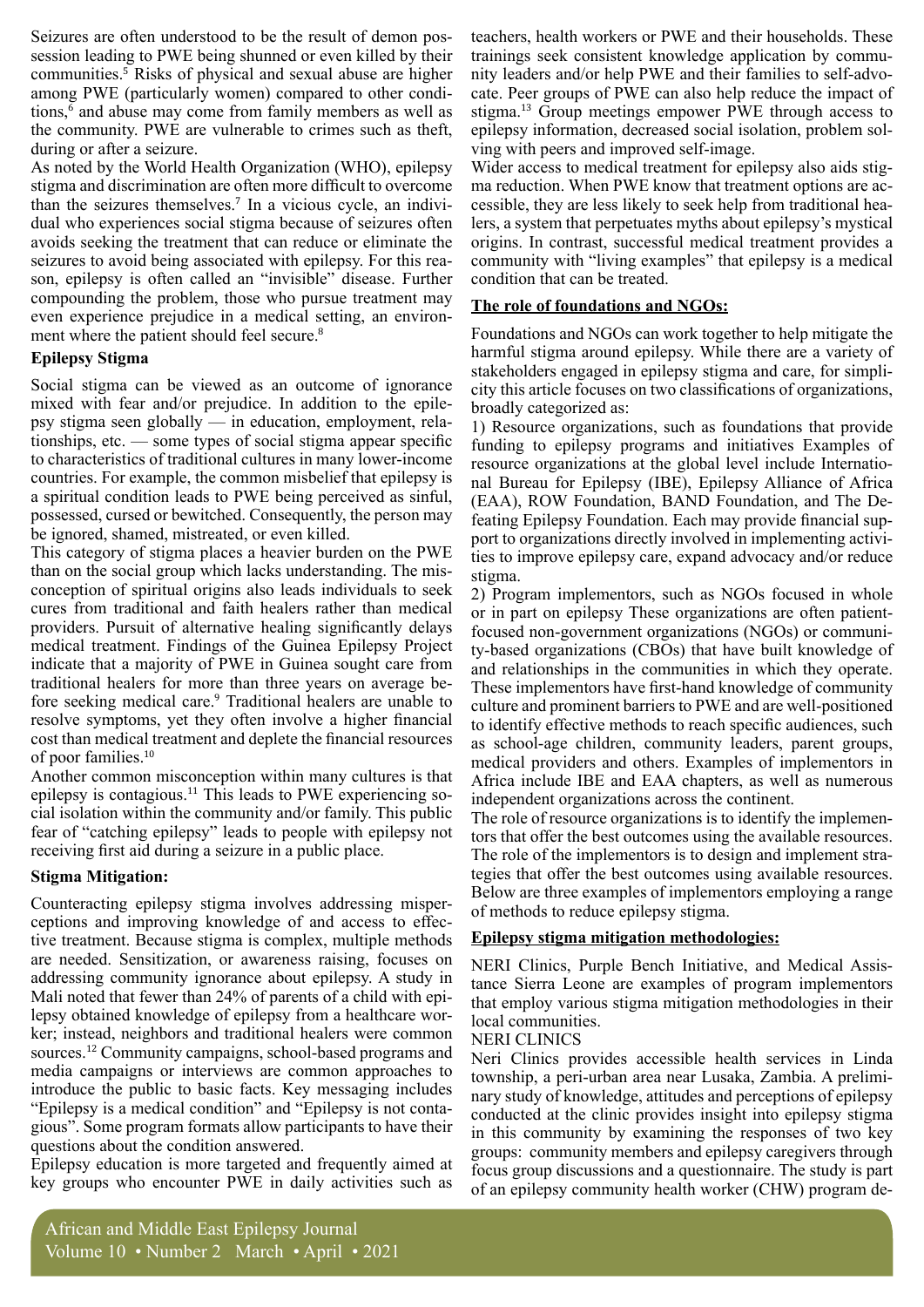ployed to improve pediatric epilepsy care and reduce stigma in a community of  $25,000$  people.

Focus group discussions with community members included zure, knowledge of facts about epilepsy and community per-<br>ceptions of epilepsy. One consensus amongst the group was topics such as attitudes toward witnessing a child during a sei-<br>zure, knowledge of facts about epilepsy and community perthat speaking about epilepsy in their community was unfavorable. Various comments indicated perceptions that epilepsy is "not a good illness" and that it is related to witchcraft or demons. Some respondents had difficulty explaining why, but they "didn't feel good about" epilepsy. Participating caregivers had a significant percentage of unanswered questions about the cause of the child's epilepsy on their questionnaire, illustrating knowledge gaps about the condition. Caregivers reported low rates of school attendance for their children, perhaps an indicator of stigma experienced by students. Both groups had gaps in knowledge about seizure first aid, highlighting a need for community education on the topic.

Plans for community de-stigmatization activities have been delayed due to pandemic restrictions, but plans include epi-<br>lepsy trainings for community leaders (faith leaders, teachers and others) to promote epilepsy knowledge and the inclusion ned CHWs continue to provide support to families affected by of children with epilepsy in community life. Meanwhile, traiepilepsy. Children receiving anti-seizure medication through the clinic are reported to have fewer seizures and more fami-<br>lies have come forward with children to be evaluated.

#### PURPLE BENCH INITIATIVE

Purple Bench Initiative (PBI) is an NGO in Masaka, Uganda that engages with community members to improve the lives of blem as a pervasive lack of epilepsy knowledge at all levels of PWE, focused on addressing stigma. PBI approaches the prothe community. PBI works systematically to demystify epile-<br>psy by creating 'Epilepsy Smart Communities' that:

• Are informed of possible causes of epilepsy

• Have knowledge of seizure first aid

• Can answer frequently asked questions about epilepsy

• Promote social acceptance so PWE can live free of stigma and discrimination

PBI's strategy is to engage with a wide range of stakeholders throughout its target district and villages:

• District government – Targeted workshops for top administration to foster an improved understanding of epilepsy and to gain support for policies that positively impact PWE

•Village-level councils and community leaders

 $\cdot$ NGOs and CBOs – Collaborate to reduce institutionalized stigma

 $\cdot$ Village Health Teams (VHTs) – Community health worker trainings to identify epilepsy-affected households and provide village-level feedback for follow-up

 $\bullet$ Schools – Activities to facilitate mindset change for the next generation by working with students across all grade levels, both collectively individually

• Community-at-large – Media appearances by PBI's founder to answer questions and dispel myths about epilepsy

PBI focuses on important and understandable lessons that are critical to dispelling myths about epilepsy. For example, com-<br>munity members learning that the saliva of a person having a seizure does not transmit epilepsy can increase the likelihood of that person receiving emergency assistance during a seizure.

In late 2020, PBI experimented with a new approach. PBI identified Susan, a teenage girl with epilepsy who had recently king fire. Susan was also the victim of ongoing social stigma suffered a seizure-related burn injury during a fall onto a cooin her community. PBI designed a set of activities to improve Susan's safety and quality of life in a visible way to educate the community about epilepsy. PBI recruited community members to dig a rainwater collection tank for household wa-<br>ter and to build a safe cookstove to protect Susan from flames and smoke. The volunteers received t-shirts that increased the visibility of the effort. During the week, PBI held an epilepsy a wareness session to communicate that epilepsy is a medical .condition

Camaraderie with her community during the project boosted Susan's self-esteem. Susan was paired with a community health worker who became her mentor, while PBI arranged a hospital visit that led to a new medication regimen that has her seizures under control. The change in Susan's life and self-per-<br>ception-has been dramatic – she expresses a new confidence and is in school full-time. The result was not limited to one person – the community gained an improved understanding of epilepsy and presumably a reduced likelihood to participate in stigmatizing PWE going forward.

#### MEDICAL ASSISTANCE SIERRA LEONE

Medical Assistance Sierra Leone (MASL) is a charity based in the United Kingdom that supports access to health care and urgent medical treatment in Sierra Leone. MASL works with a variety of stakeholders to raise awareness around key health issues, including stigma and discrimination against PWE.

ra Leone is rooted in the belief that seizures are the result of MASL's experience is that much of epilepsy stigma in Sierwitchcraft or other spiritual forces. Every PWE that MASL has worked with to date has been accused of witchcraft either directly or indirectly. In 2018, MASL commissioned a study led by Ibrahim Bangura that surveyed 25 individuals accused of witchcraft as well as parents accused of witchcraft because of their child's epilepsy. The findings indicated:

•Family members were frequent initiators of the accusations.

•The primary source for confirmation of the accusations are traditional and spiritual healers, religious leaders and other community leaders.

• Family involvement in the accusations leads the majority of PWE (84%) to comply with witchcraft-focused treatment, of-<br>ten out of fear or perceived lack of choice.

These findings have shaped MASL's ongoing campaign to promote epilepsy as a medical condition. MASL challenges misconceptions around witchcraft and encourages individuals to seek treatment using a variety of mediums to communicate the message:

•Radio advertisements and "jingles"

vers and traditional healers who now recognize former treat-<br>ment methods were ineffective TV and radio appearances of self-advocates, parents/caregivers and traditional healers who now recognize former treat-•TV and radio appearances of self-advocates, parents/caregi-

• Banners to promote local epilepsy clinics, including access to an epilepsy helpline

mation, distributed in schools, places of worship and at com-<br>munity events •Leaflets listing clinics for treatment and basic epilepsy infor-<br>mation, distributed in schools, places of worship and at com-•Leaflets listing clinics for treatment and basic epilepsy infor-

•Community-based awareness sessions involving chiefs and local leaders

• Training of community health workers to spread accurate